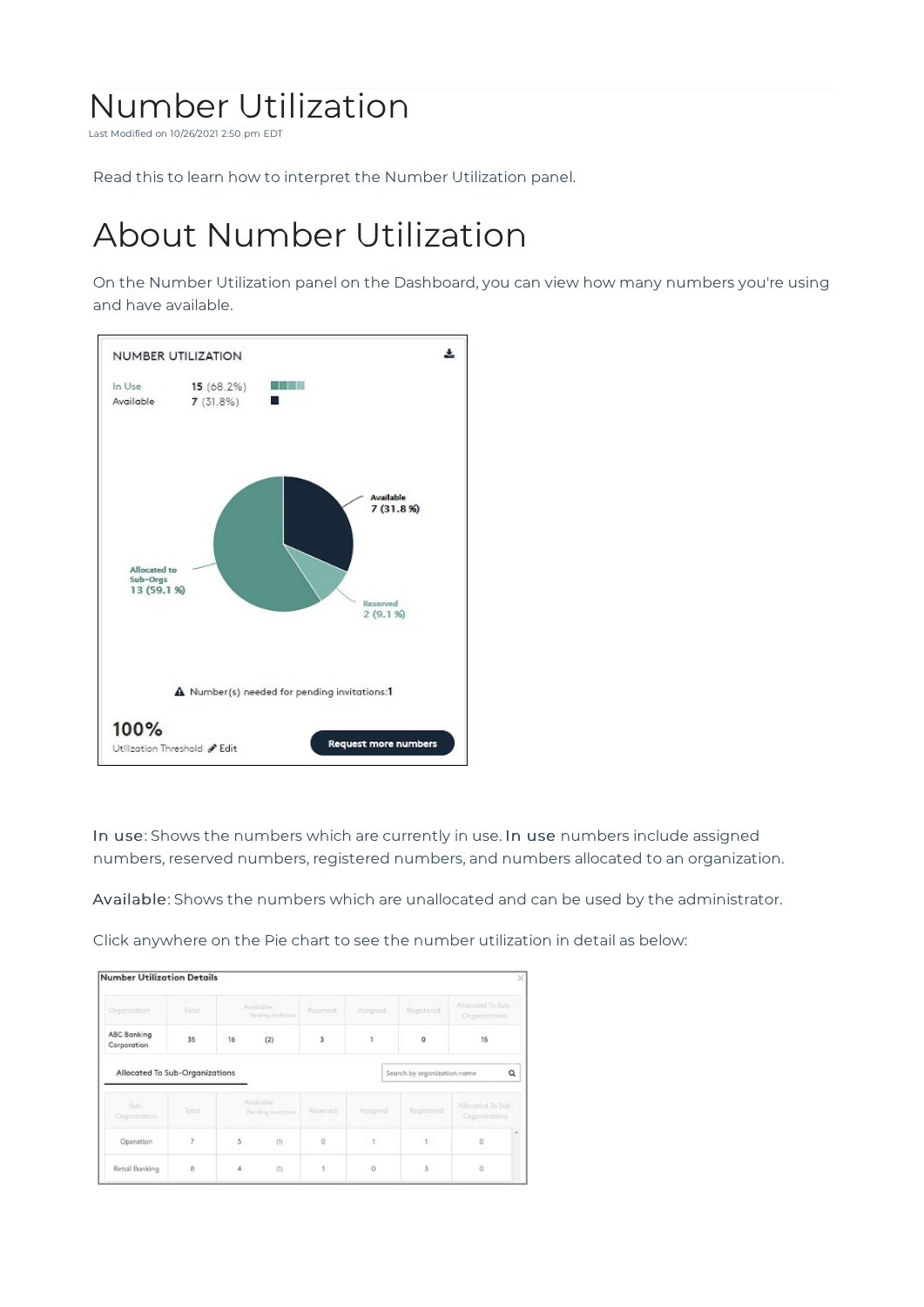The total quantity of available numbers is divided into 5 categories:

- Available: The numbers which are currently not in use.
- Reserved: The numbers which are tagged for later use.
- Assigned: The numbers which are assigned to a user through invitation, but the user has not on-boarded yet.
- Registered: The user has successfully on-boarded.
- Allocated to Sub-Organizations: The numbers which are allocated to sub-organizations.

Utilization Threshold: It is the upper limit (in percentage) allocated for notifying the Administrator through an email, that he has utilized the maximum assigned threshold. Every time the administrator assigns a new number till all the available numbers are utilized, an email notifying the same will be sent.

You can edit the Utilization Threshold percentage value to be anywhere between 1 to 100.

Example: In Figure 9 the Utilization Threshold is assigned as 80%. This means, when the Number Utilization percentage reaches 80%, the administrator will receive an email saying that the maximum assigned threshold has been reached.



Request More Numbers: When you get an email notification that you have reached the assigned Utilization Threshold, you can request for more numbers using the steps below:

- Click Request More Numbers.
- A popup with the following message appears: